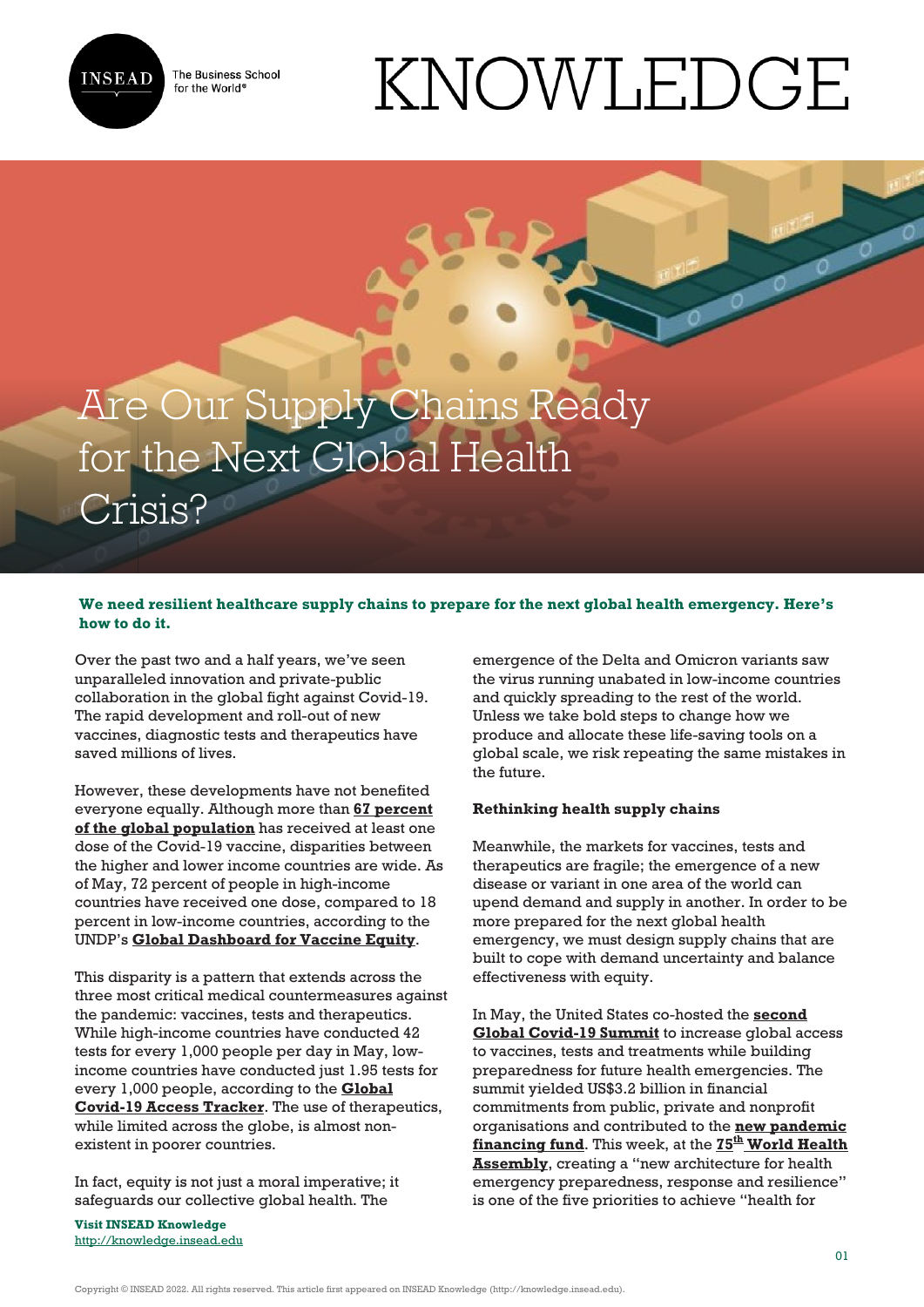peace, peace for health".

However, financial pledges and aspirational goals aren't enough. Vaccines, tests and therapeutics require hundreds of inputs produced in countries across the globe. Therefore, we need a global governance structure to oversee the flow of these critical medical supplies. But coordination is easier said than done.

Now, we must get three components of the supply chain right: better sharing of market risks across public and private actors; flexibility in manufacturing to allow timely change in product mix; and geographical diversity of production facilities for global supply resilience.

## **Better sharing of market risks**

Typically, vaccines, therapeutics and diagnostic tests are developed by private companies with private capital and government funding for upstream research. **[Setting up](https://www.cgdev.org/blog/how-can-we-encourage-covid-19-vaccine-developers-expand-manufacturing-capacity) [large production](https://www.cgdev.org/blog/how-can-we-encourage-covid-19-vaccine-developers-expand-manufacturing-capacity) [plants,](https://www.cgdev.org/blog/how-can-we-encourage-covid-19-vaccine-developers-expand-manufacturing-capacity)** however, requires additional investments which may not be as forthcoming when demand is highly uncertain. Incentives between private companies, governments and international organisations have to be aligned to maximise production and ensure sustainable supply. To put it simply: private companies are unlikely to produce billions of medical supplies when demand can change any moment.

Therefore, governments and multilateral organisations must pay producers to take on risks for the benefit of all. How? Through advance purchase agreements that guarantee a minimum order over a defined time period, regardless of market demand.

While some governments implemented advance contracts for vaccines, they had not done so with diagnostics and therapeutics. For example, last fall in the US, as hopes soared for a return to "normal life", mass testing and vaccinations sites closed. But when Omicron hit, self-test kits went out of stock and test centre appointments were filled to capacity. When President Joe Biden announced that the government would purchase one billion rapid tests to distribute for free to Americans, **[manufacturers](https://www.nytimes.com/2022/02/02/us/politics/biden-covid-tests.html) [could not ramp up production fast enough](https://www.nytimes.com/2022/02/02/us/politics/biden-covid-tests.html)**. Similarly, the demand and supply for the oral antivirals Paxlovid and Molnupiravir have been **[volatile](https://www.pharmaceutical-technology.com/features/covid-19-antiviral-access-uneven-supply-patterns-hinder-us-rollout/)**, alternating between low supply or sufficient supply but limited demand.

This mismatch between supply and demand could have been avoided had the government shared the risks of demand uncertainty. This problem is amplified in lower-income countries that lack the financial reserves for advance purchase contracts

**Visit INSEAD Knowledge** <http://knowledge.insead.edu> with a diversity of manufacturers. When demand surged, they found themselves at the end of the queue.

Ultimately, we cannot ignore how market mechanisms work: Supply is allocated to larger markets with paying power, not necessarily markets with the greatest need. Therefore, like COVAX's advance vaccines contracts for low-income countries, we need similar risk-sharing structures for diagnostics and therapeutics.

# **Sustainable production decisions: product-mix and location**

While there is significant interest in establishing new manufacturing facilities in Africa and regions where the production of vaccines, diagnostics and therapeutics is currently limited, we must design new production sites for long-term sustainability.

The "build and decay" problem has plagued many public-private investments in lower-income countries. Unfortunately, it is a common story in development finance: a production plant that's heralded to revolutionise local industry lies empty or **[risks closure](https://www.reuters.com/business/healthcare-pharmaceuticals/safricas-aspen-covid-19-vaccine-plant-risks-closure-after-no-orders-executive-2022-05-01/)** years later.

Because it takes two to five years to build new manufacturing plants with the relevant technologies, market conditions would have changed by the time production begins. If designs are not future-proofed to pivot as needed, millions of dollars risk being wasted – which makes it less likely that investors will finance similar projects in the future. As a result, the world is not any better prepared for the next health emergency.

The good news is that we can avoid this grim trajectory by changing how we make production decisions in a global health context. The two crucial and interconnected questions are: Which products should we make? And where?

## **Building flexibility based on the known unknowns**

New manufacturing plants cannot focus solely on the current market needs for Covid-19 medical supplies, but must also increase world resilience. The best path for emergency preparedness is to build plants for maximum production flexibility in anticipation of future needs – like vaccines for SARS viruses, influenza, or unknown endemic diseases. This requires agile decision making as well as choosing a plant and equipment that are highly flexible.

To determine the **[degree of flexibility required](https://knowledge.insead.edu/operations/boosting-vaccine-production-needs-the-right-degree-of-flexibility-17621)** – for example, should a plant manufacture mRNA, protein subunit vaccine or both – producers must

Copyright © INSEAD 2022. All rights reserved. This article first appeared on INSEAD Knowledge (http://knowledge.insead.edu).